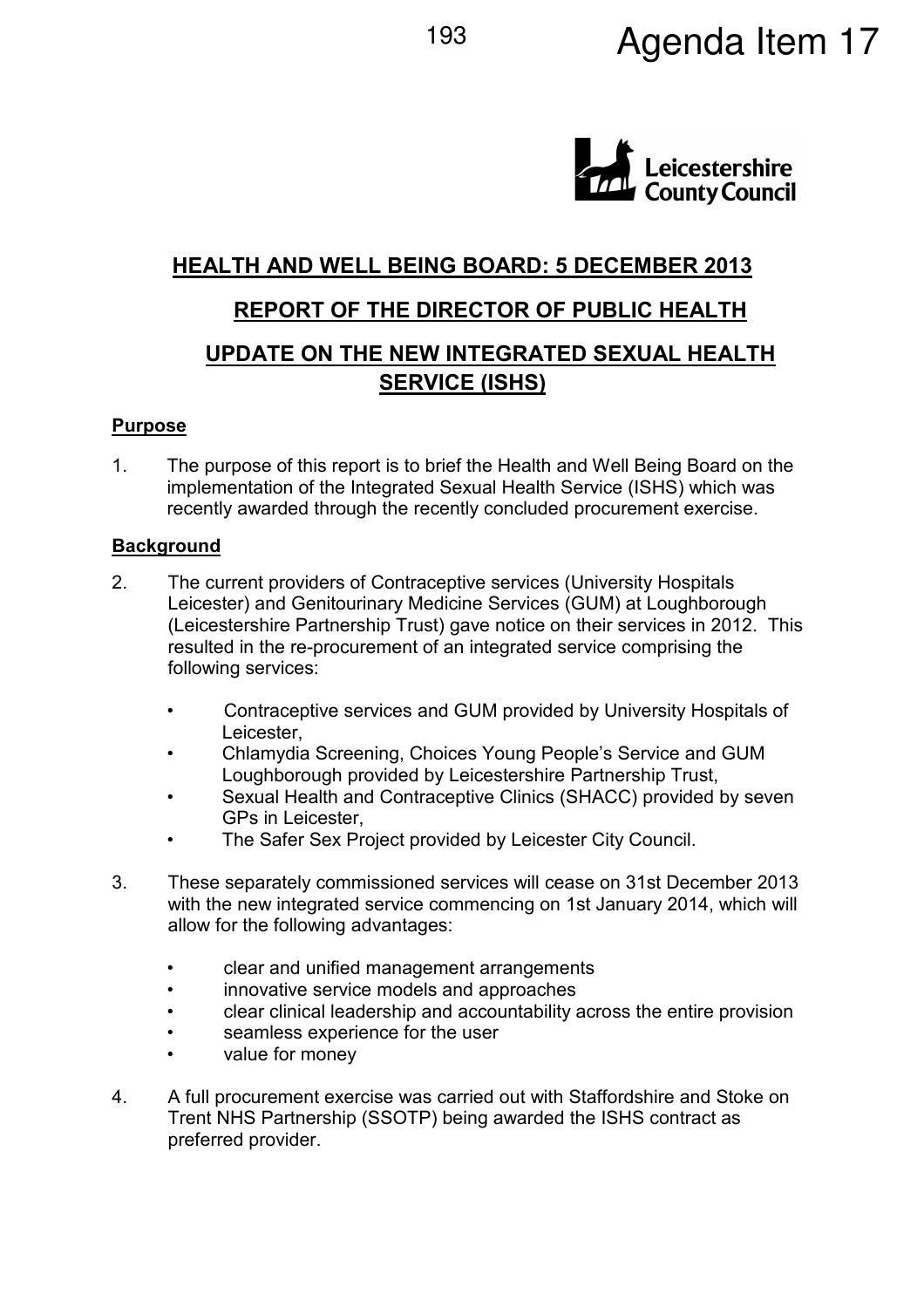5. This integrated service has been commissioned collaboratively with Rutland and Leicester City Councils. The proposed contract will be awarded for a three year period with the option to extend on an annual basis for a further two years.

## **Implementation approach**

6. The three local authorities need to ensure that clear processes and procedures are in place for this commissioned service. In addition, new operational pathways are required in order to ensure the effective delivery of the ISHS. It was therefore decided that the implementation of the new service would be undertaken as a mobilisation project, using Governance and controls that are intrinsic to a project structure. Greater East Midlands Commissioning Support Unit is (GEM CSU) providing the infrastructure for the mobilisation plan using funding from the former Primary Care Trust in 2012/13.

## **Project Governance**

- 7. A Project Board has been established with representation from the three local authorities. The Divisional Director of Public Health (Leicester City) and Acting Director of Public Health (Rutland and Leicestershire) chair the meetings in turn. Membership also includes representatives from the new provider.
- 8. The purpose of the Board is to:
	- Support the project executives in delivering the project
	- Ensure resources are appropriately allocated
	- Monitor progress and challenge as necessary
	- Agree key decisions
	- Mitigate risks
- 9. In addition to the Project Board, 7 work streams have been established, covering the following areas for delivery:
	- Quality/Clinical Governance
	- Contract/Contract Management and Finance
	- Operational pathways (excluding HIV)
	- HR/Workforce
	- **HIV Transition**
	- Facilities (including Premises, IT, Records)
	- Communications and Engagement
- 10. All work streams are currently meeting every two weeks. The project manager is responsible for all formal reporting of the work streams into the Project Board.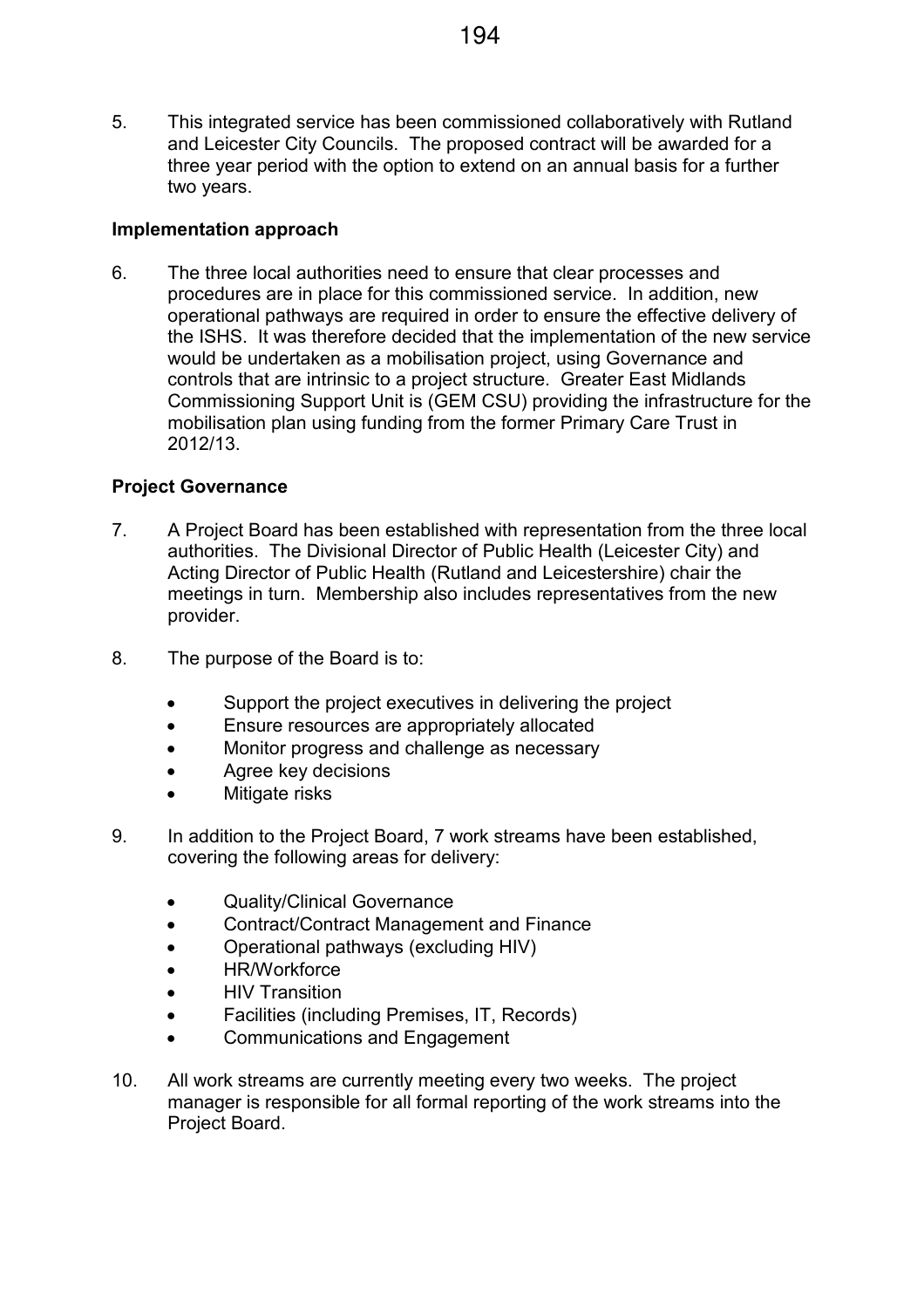11. The Implementation Project Board work to a regularly updated risk register. As we move towards implementation date the remaining risks are being worked through in short order. A verbal update on remaining risks will be given at Health and Wellbeing Board.

## **Recommendations**

12. That the Health and Wellbeing Board note the progress in implementing the new integrated sexual health service

#### **Officers to contact**

Mike Sandys Acting Director of Public Health Tel: 0116 305 4239 E-mail: Mike.Sandys@leics.gov.uk